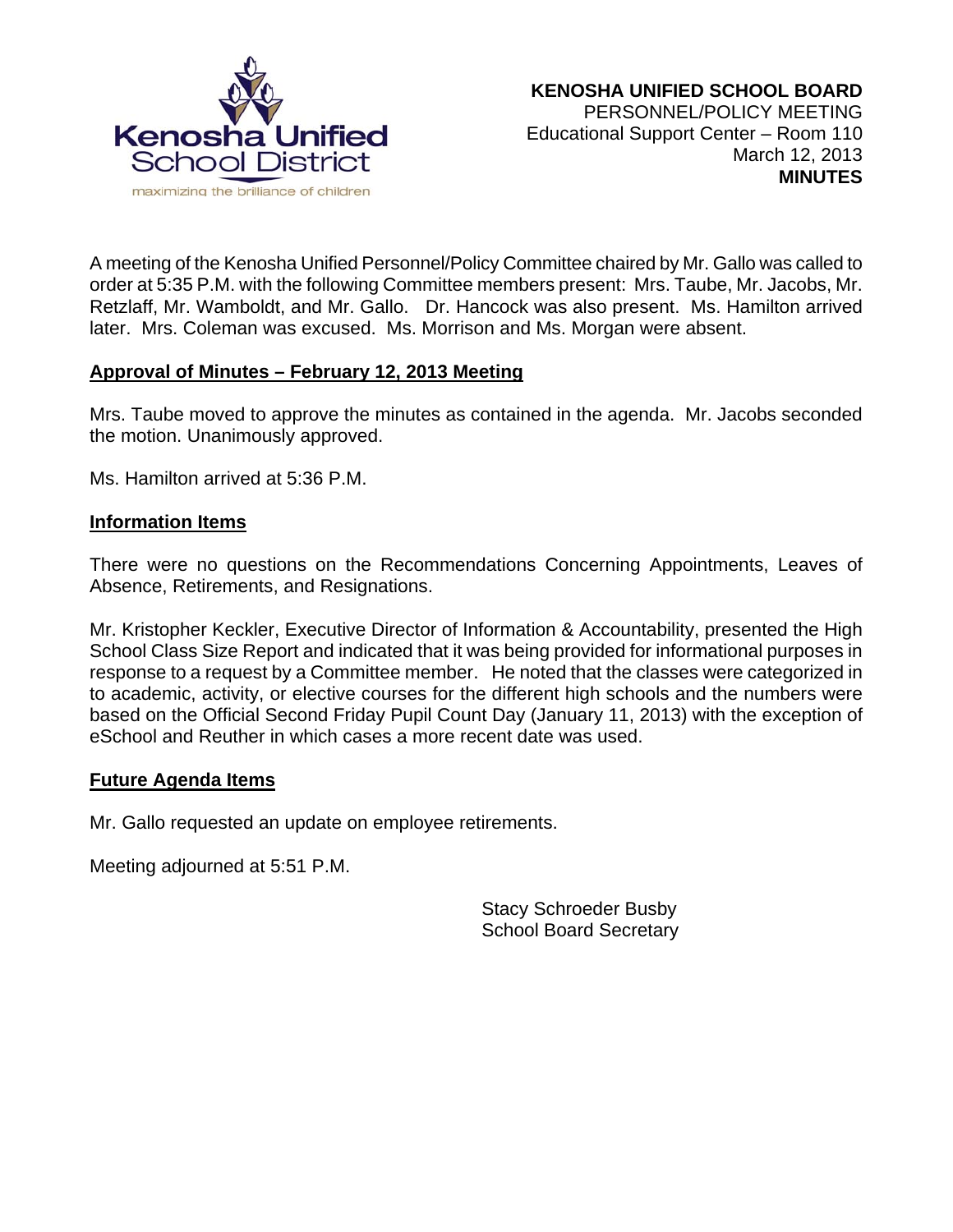

A meeting of the Kenosha Unified Audit/Budget/Finance Committee chaired by Mr. Gallo was called to order at 5:55 P.M. with the following Committee members present: Mr. Nuzzo, Mr. Bryan, Ms. Marcich, Mr. Kent, and Mr. Gallo. Dr. Hancock was also present. Mr. Coleman arrived later. Mr. Aceto was excused.

### **Approval of Minutes – February 12, 2013 Meeting**

Mr. Bryan moved to approve the minutes as contained in the agenda. Mr. Nuzzo seconded the motion. Unanimously approved.

#### **Information Items**

Mr. Tarik Hamdan, Budget & Grant Manager, presented the Summary of Grant Activity as of February 20, 2013, as contained in the agenda and there were no questions.

Mr. Coleman arrived at 6:03 P.M.

Mr. Hamdan presented the Monthly Financial Statements as contained in the agenda. He indicated that it appeared that the budget will be met along with the three million dollar contribution to the reserve as planned.

#### **Future Agenda Items**

Mr. Kent requested an update on the voucher program.

Meeting adjourned at 6:08 P.M.

Stacy Schroeder Busby School Board Secretary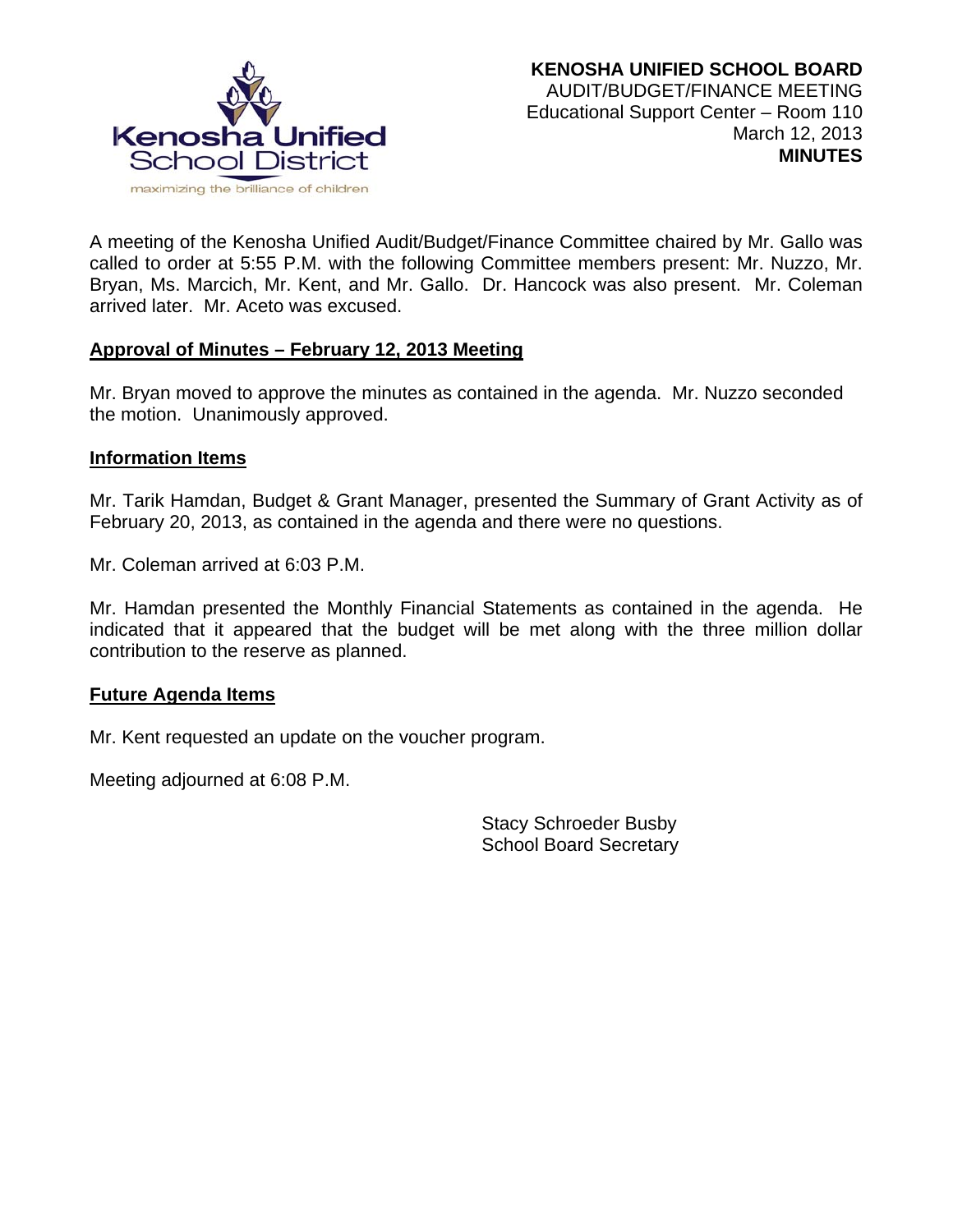

A joint meeting of the Kenosha Unified Audit/Budget/Finance and Curriculum/Program Committees chaired by Mr. Gallo was called to order at 6:12 P.M. with the following Committee members present: Mr. Nuzzo, Mr. Bryan, Ms. Marcich, Mr. Kent, Mr. Coleman, Mrs. Taube, Ms. Stevens, Mrs. Anderson, Mrs. Daghfal, Ms. Santoro, Ms. Galli, and Mr. Gallo. Dr. Hancock was also present. Mr. Aceto and Mrs. Coleman were excused. Ms. Adams, Mrs. Reed, and Mr. Simpkins were absent.

### **Approval of Minutes – February 12, 2013 Meeting**

Mr. Bryan moved to approve the minutes as contained in the agenda. Ms. Stevens seconded the motion. Unanimously approved.

# **Head Start Federal Grant Request for the 2013-2014 School Year**

Dr. Sue Savaglio-Jarvis, Assistant Superintendent of Teaching and Learning, and Ms. Belinda Grantham, Director of Early Education, presented the Head Start Grant Request for 2013-2014 School Year as contained in the agenda.

Ms. Stevens moved to forward the Head Start Federal Grant Request for the 2013-2014 School Year to the full Board for approval. Mr. Nuzzo seconded the motion. Unanimously approved.

### **Physical Education Program Grant Application**

Dr. Savaglio-Jarvis, Mr. Steven Knecht, Coordinator of Athletics/Physical Education, and Ms. Judith Vanderford, Elementary Physical Education Teacher Program Support, presented the Physical Education Program Application as contained in the agenda.

Ms. Stevens moved to forward the Physical Education Program Grant Application to the Board for consideration. Ms. Marcich seconded the motion. Unanimously approved.

Meeting adjourned at 6:23 P.M.

 Stacy Schroeder Busby School Board Secretary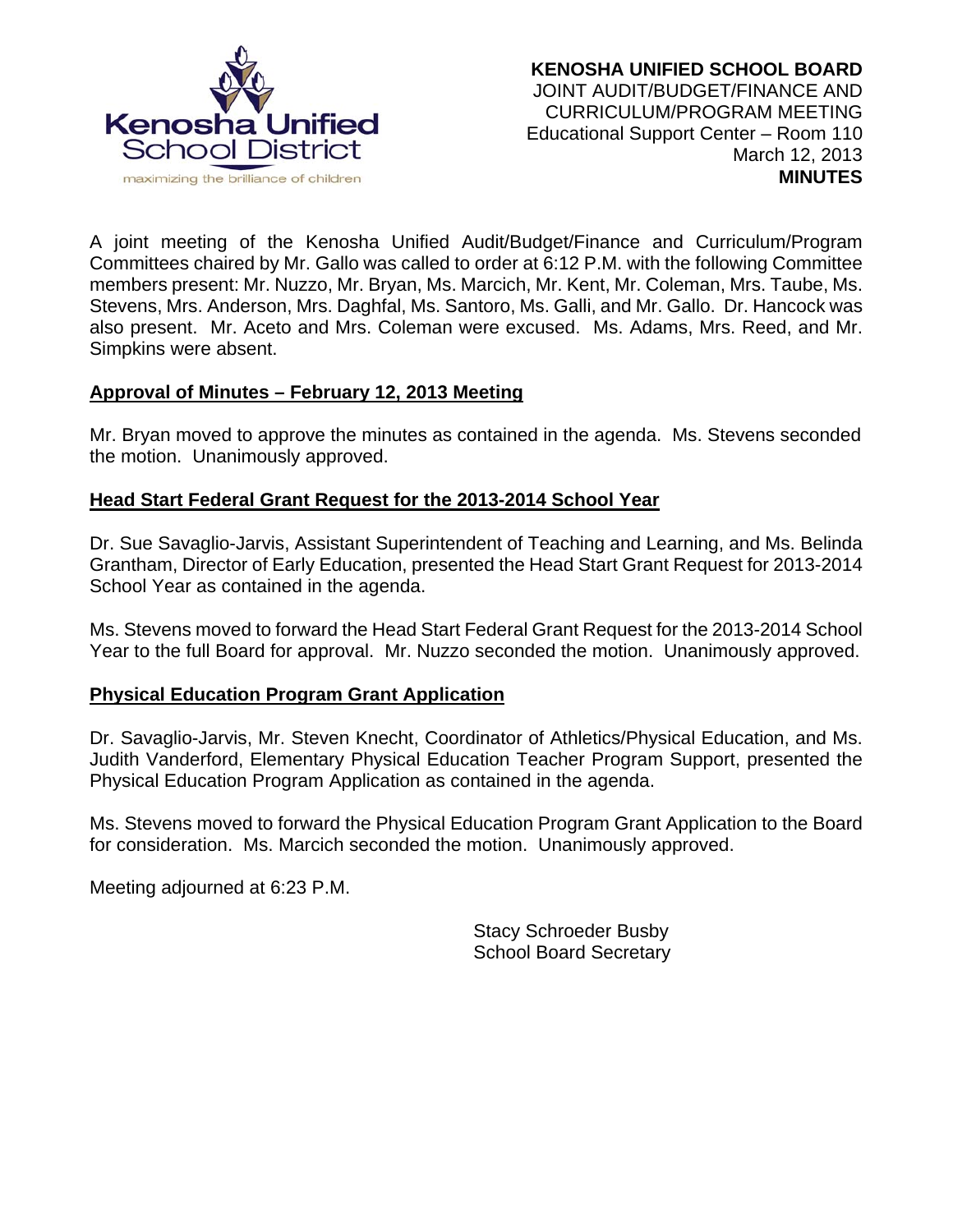

A meeting of the Kenosha Unified Curriculum/Program Committee chaired by Mrs. Taube was called to order at 6:27 P.M. with the following Committee members present: Ms. Stevens, Mrs. Anderson, Mrs. Daghfal, Ms. Santoro, Ms. Galli, and Mrs. Taube. Dr. Hancock was also present. Mrs. Coleman was excused. Mrs. Reed and Mr. Simpkins were absent.

# **Approval of Minutes – February 12, 2013 Meeting**

Ms. Stevens moved to approve the minutes as presented in the agenda. Ms. Santoro seconded the motion. Unanimously approved.

### **Information Items**

Dr. Sue Savaglio-Jarvis, Assistant Superintendent of Teaching and Learning, and Mr. Paris Echoles, Coordinator of Student Engagement and Equity, presented the Attendance Improvement Means Success (AIMS) Follow-Up Response as contained in the agenda. They indicated that the report was for informational purposes only and in response to a request made at the November 12, 2012, committee meeting for an update on truancy numbers of kindergarten through eighth grade students. Information on the goals of the program, funding, and students served through the program were shared with the Committee.

Ms. Stevens and Ms. Daghfal requested information on the success rate of the program. Dr. Savaglio-Jarvis indicated that the request would be included in the end of the year report of the program.

Dr. Savaglio-Jarvis and Mr. Kristopher Keckler, Executive Director of Information & Accountability, presented the Middle School Honors Report. It was noted that the report was for informational purposes only and in response to a request made at a previous Committee meeting. Mr. Keckler presented and answered questions of Committee members on the following data reports provided in the agenda:

- A data report which included the number of students enrolled last year in the middle school honors program by grade and subject area and a breakdown by grade of which classes/subjects were offered. (Two versions of this data: number of student enrollments and the percentage of student enrollments).
- A data report of ethnicity and gender by grade level and subject participation.
- A data report of marks distribution for prior and current year.

Ms. Lorena Rasmussen, Teacher at Lincoln Middle School, was present and spoke to how the Middle School Honors Program has been implemented at Lincoln Middle School and she answered questions from Committee members.